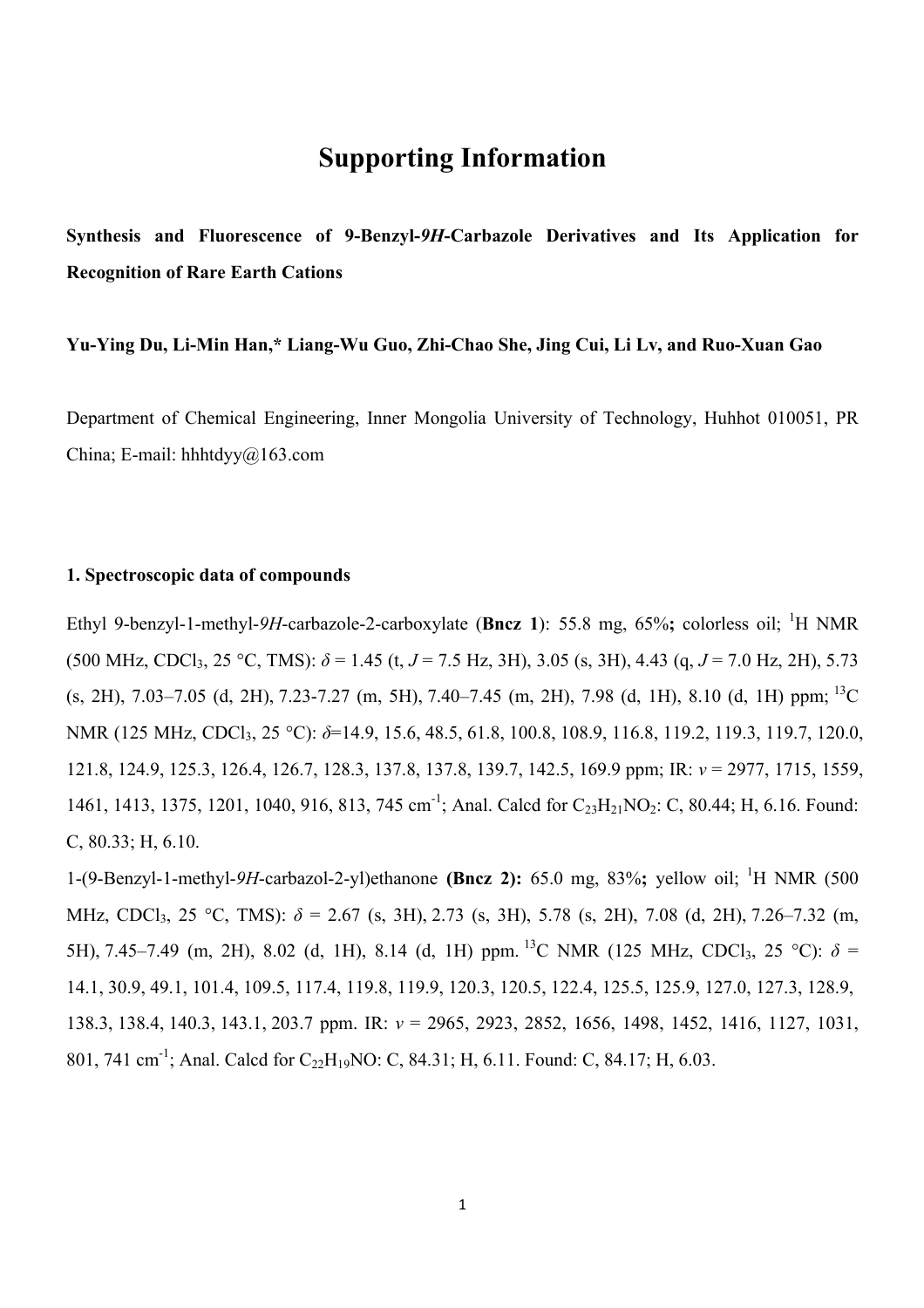## **2. 1 H NMR and 13C NMR spectra**